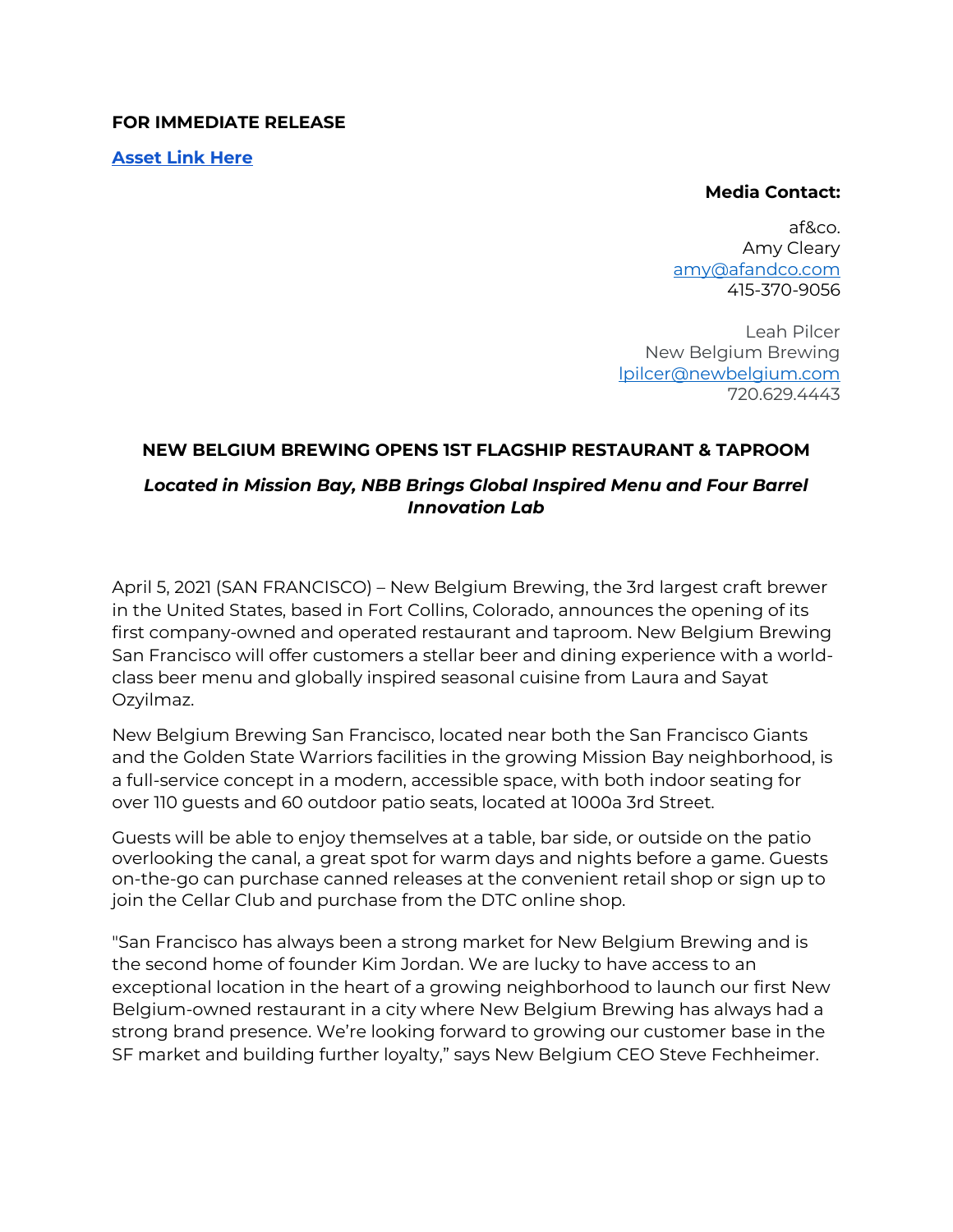## **THE FOOD:**

The menu has been designed by husband-and-wife-duo Chefs Laura and Sayat Ozyilmaz. Chefs, restaurateurs and culinary advisors, they have received various accolades, including 2019 Rising Star Chefs "Game Changer Chefs" and *San Francisco Chronicle* Bay Area's Rising Star Chefs.

For the New Belgium concept, they have been inspired by pairing their fresh and multicultural flavors with an elevated menu inspired by your traditional beer and ballpark experience, showcasing the culinary diversity of the many neighborhoods in San Francisco. Fresh, local ingredients invite a cross-pollination of flavors through eloquent dishes meant to be shared with friends and family. They say, "we created a menu that focuses on shareable plates, entrees, tartines, salads and house tacos that bring together an amalgam of inspiration from global flavors and influences that helps the NBB beer shine."

## **Menu highlights include:**

- The Mothership Burger- Cheese-stuffed Wagyu patty, tomato, caramelized beer onions, Umami mayo, brioche bun
- Mission Dog- Bacon-wrapped jalapeno cheddar sausage, cabbage slaw, pepper relish, brioche bun
- Soba Noodle Salad- Grilled asparagus, radish, jalapeno, edamame, herbs, peanuts, ginger-Ponzu dressing
- Thai Paratha Taco- Shrimp, papaya salad, crispy shallots, Kosho mayo

### **THE DRINKS:**

The concept houses a four-barrel pilot system that will produce an array of enticing brews while exuding classic Belgian-style offerings, experimental hoppy beers, and on-site sour blends.

The on-site brewing team led by Ramon Tamayo will be overseen by Brewmaster Christian Holbrook and will collaborate closely with Chefs Laura and Sayat to create small-batch specialty beers that pair with flavors on the food menu.

The smaller facility allows for constant experimentation and exploration of beers where brewers can create one-off beers that can pair well with the menu and push the limits on creativity. New Belgium's vault of over 30 years of brewing knowledge will serve as a guide and inspiration.

The first packaged beer for the grand opening will be a Sour IPA. This brew will feature a wood-aged golden sour being driven with care from the acclaimed "foeder forest" in Fort Collins and blended with a super fresh hazy IPA brewed on-site.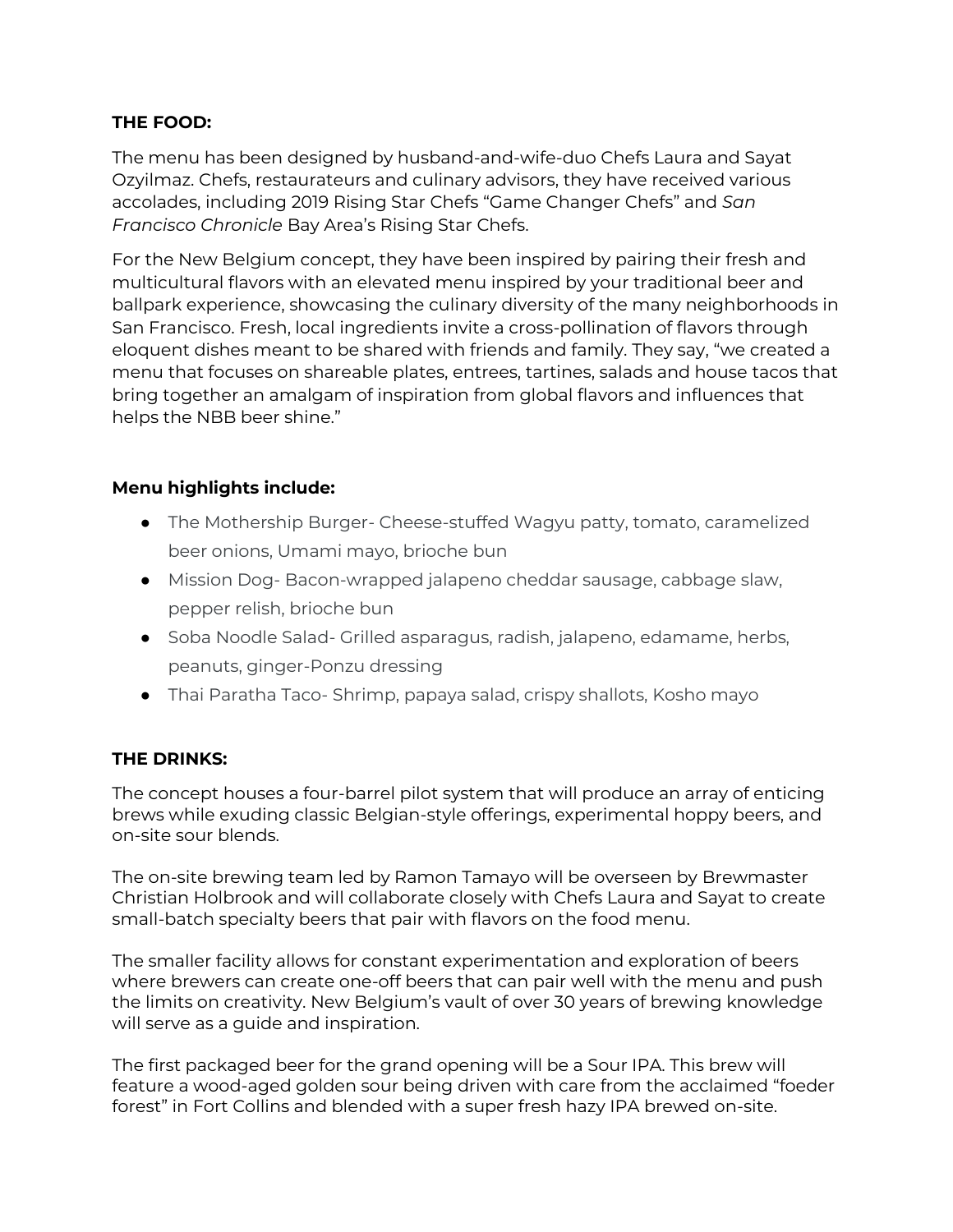The beer list will continually change and will feature brews made on-site, the core New Belgium portfolio and renowned sour and specialty large formats for tableside and beer to-go.

## **Menu highlights include:**

- Traceable Wit Local malt from Admiral Maltings in Alameda, CA, and grapefruit peels from the garden
- Talus-dega Nights Soft and hazy, with Talus, Citra, Amarillo, Mosaic, and El Dorado hops
- Lefty A modern, suped-up take on an American Craft icon with Simcoe, Strata, Citra, Amarillo, and Mosaic hops
- Fat Tire A balanced, biscuity-sweet, slight fruity aromas. The one that started it all!
- Voodoo Ranger Juicy Haze A citrus-forward hazy IPA with a smooth finish
- Dominga Wood-aged, citrusy sweet, slightly sour and big orange aromas

# **THE DESIGN:**

The location underwent a massive design overhaul and exudes New Belgium's vibrant brand voice and tone at every corner. Designed in partnership with San Francisco-based ROY, the restaurant looked to create a fun, inviting and local atmosphere that invokes a warm and bright dining experience. Walls adorned by local mural artist John Thomas, showcase playful designs that pay homage to San Francisco. Staying true to its "born on a bike" beginnings, repurposed vintage bicycles can be seen as hanging installations alongside framed artwork. Foeder inspired wainscotting lines the massive pillars adjacent to a dynamic new seating layout, focusing on a convivial bar zone with multi-tiered light fixtures and colorful transparent acrylic panels, with views to the scoreboard stadium across 3rd street. Livening up the bathrooms, custom wallpaper shows New Belgium co-workers having fun on the job. Most importantly, sustainability and longevity was considered in all facets of the design process.

# **ABOUT NEW BELGIUM BREWING:**

New Belgium Brewing is recognized as a leader in sustainability and social responsibility. Founded in 1991 in Fort Collins, Colorado, the company expanded to Asheville, North Carolina in 2016 and Denver, Colorado in 2018 and is now the 4th largest craft brewery in the U.S. Dedicated to proving that business can be a force for